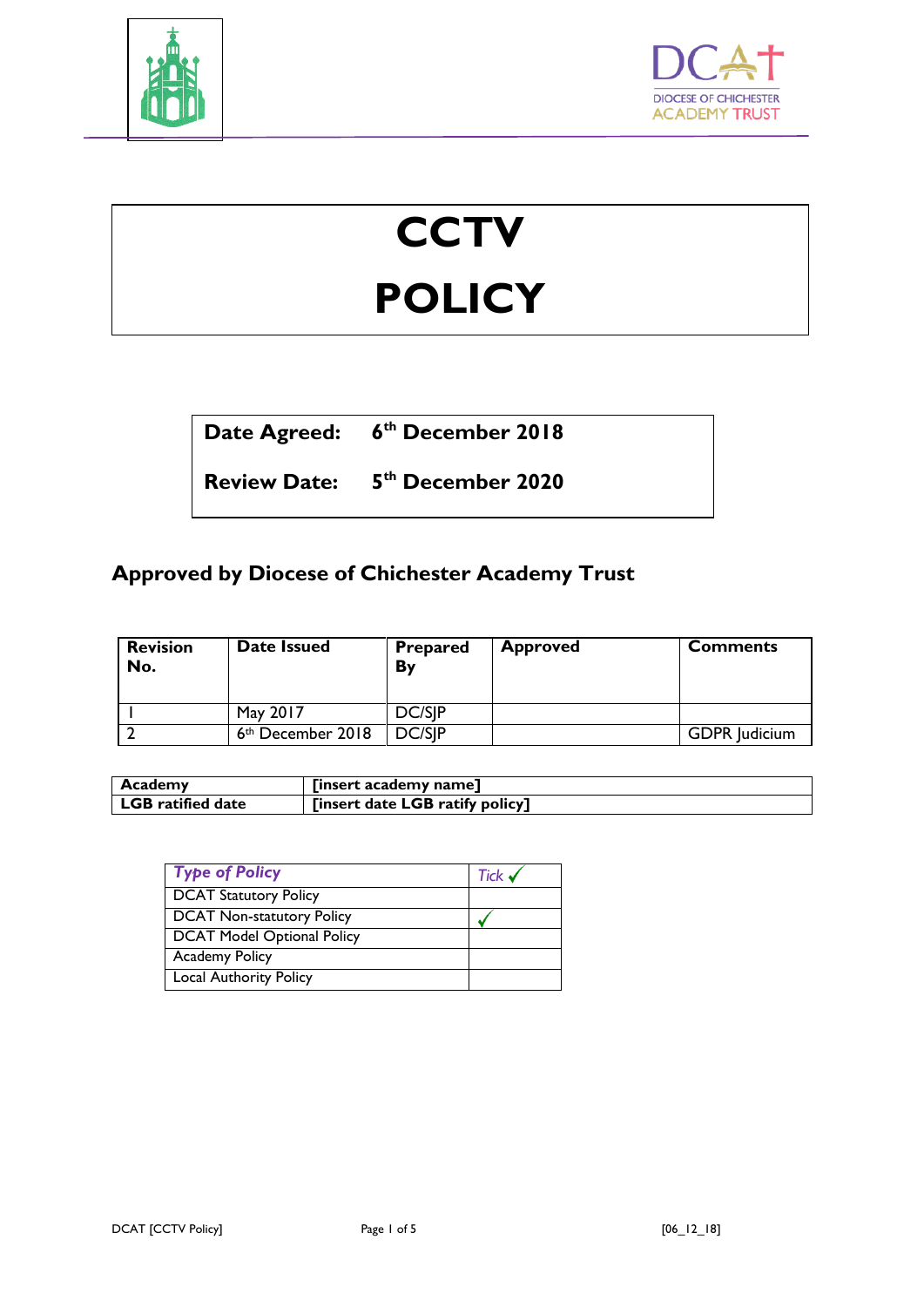



## **CCTV POLICY**

#### **Introduction**

The academy recognises that CCTV systems can be privacy intrusive.

*[For this reason, the academy has carried out a data protection impact assessment with a view to evaluating whether the CCTV system in place is a necessary and proportionate means of achieving the legitimate objectives set out below.* 

*The result of the data protection impact assessment has informed the academy's use of CCTV and the contents of this policy.]*

Review of this policy shall be repeated regularly and whenever new equipment is introduced a review will be conducted and a risk assessment put in place. We aim to conduct reviews no later than every two years.

#### **Objectives**

The purpose of the CCTV system is to assist the academy in reaching these objectives:

- (a) To protect pupils, staff and visitors against harm to their person and/or property.
- (b) To increase a sense of personal safety and reduce the fear of crime.
- (c) To protect the academy buildings and assets.
- (d) To support the police in preventing and detecting crime.
- (e) To assist in identifying, apprehending and prosecuting offenders.
- (f) To assist in establishing cause of accidents and other adverse incidents and prevent reoccurrence
- (g) To assist in managing the academy.

#### **Purpose Of This Policy**

The purpose of this Policy is to regulate the management, operation and use of the CCTV system (closed circuit television) at the academy. The CCTV system used by the academy comprises of:

| <b>CAMERA</b><br><b>TYPE</b>     | <b>LOCATION</b>                            | <b>SOUND</b> | <b>RECORDING</b><br><b>CAPACITY</b> | <b>SWIVEL</b><br>/ FIXED |
|----------------------------------|--------------------------------------------|--------------|-------------------------------------|--------------------------|
| <b>External with</b><br>infrared | Front right looking over front             | No           | Yes                                 | Fixed                    |
| <b>External with</b><br>infrared | Front left looking over front              | No           | Yes                                 | Fixed                    |
| External with<br>infrared        | Front by gate looking over<br>vehicle gate | No           | Yes                                 | Fixed                    |
| Internal                         | Reception                                  | No           | Yes                                 | Fixed                    |
| <b>External with</b><br>infrared | Back of 118 looking at back gate           | No           | Yes                                 | Fixed                    |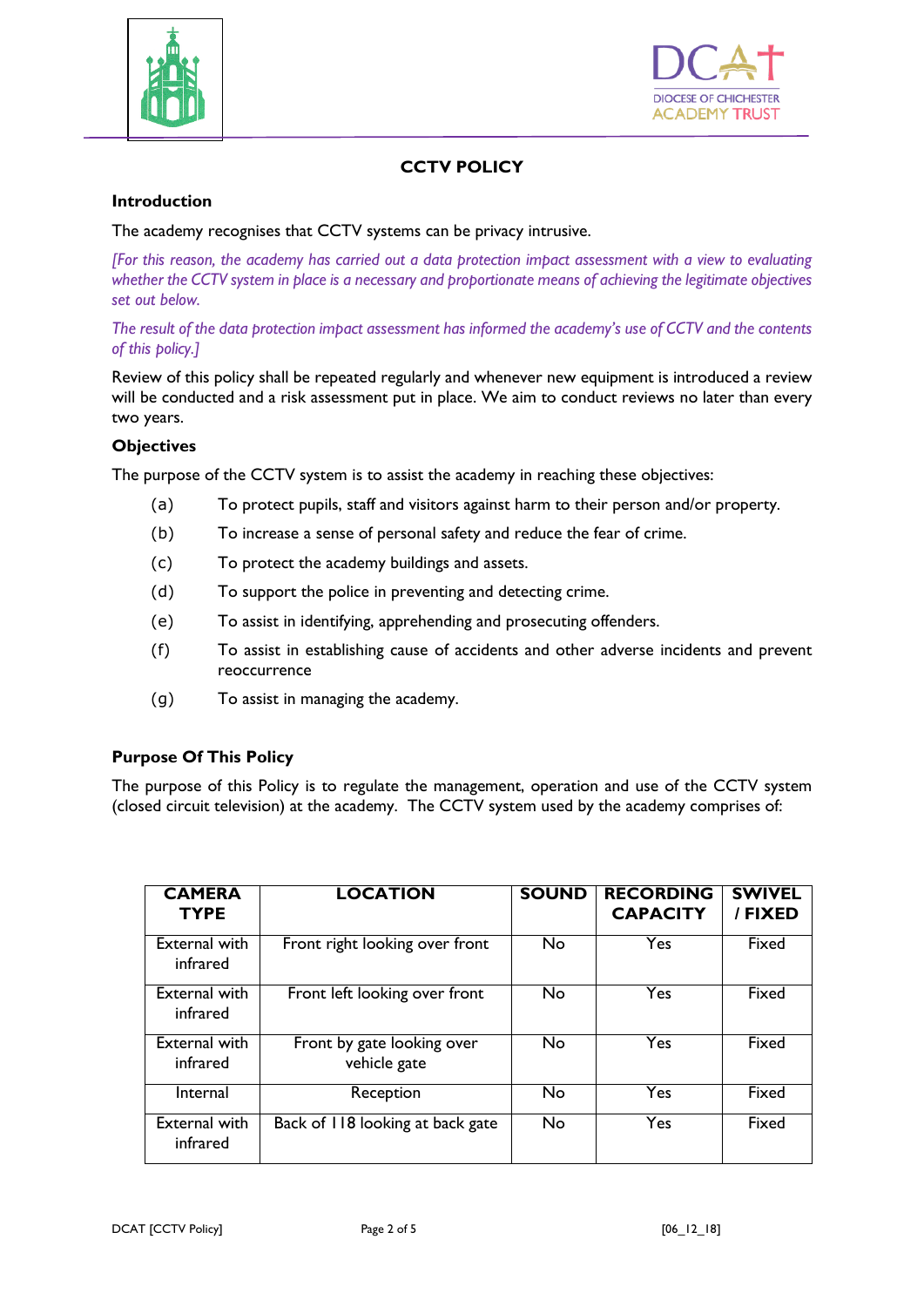



| External with<br>infrared        | Back of 117 looking over<br>playground    | No | Yes | Fixed |
|----------------------------------|-------------------------------------------|----|-----|-------|
| External with<br>infrared        | Back of 032 looking over<br>playground    | No | Yes | Fixed |
| External with<br>infrared        | Back of 026 looking at back<br>playground | No | Yes | Fixed |
| <b>External with</b><br>infrared | Front of 026 looking at side gate         | No | Yes | Fixed |

#### **Statement Of Intent**

Notification has been submitted to the Information Commissioner and the next renewal date has been recorded.

The CCTV system will seek to comply with the requirements both of the Data Protection Act and the most recent Commissioner's Code of Practice.

The academy will treat the system, all information, documents and recordings (both those obtained and those subsequently used) as data protected under the Act.

The system has been designed so far as possible to deny observation on adjacent private homes, gardens and other areas of private property.

Materials or knowledge secured as a result of CCTV will not be used for any commercial purpose.

Images will only be released to the media for use in the investigation of a specific crime with the written authority of the police. Images will never be released to the media for purposes of entertainment.

The planning and design has endeavoured to ensure that the system will give maximum effectiveness and efficiency but it is not possible to guarantee that the system will cover or detect every single incident taking place in the areas of coverage.

Warning signs, as required by the Code of Practice of the Information Commissioner will be clearly visible on the site and make clear who is responsible for the equipment.

Where wireless communication takes place between cameras and a receiver, signals shall be encrypted to prevent interception.

Recorded images will only be retained long enough for any incident to come to light (e.g. for a theft to be noticed) and the incident to be investigated. In the absence of compelling a need to retain images for longer (such as an ongoing investigation or legal action), data will be retained for no longer than 1 year.

#### **System Management**

Access to the CCTV system and data shall be password protected.

The CCTV system will be administered and managed by Richard Hall who will act as System Manager and take responsibility for restricting access, in accordance with the principles and objectives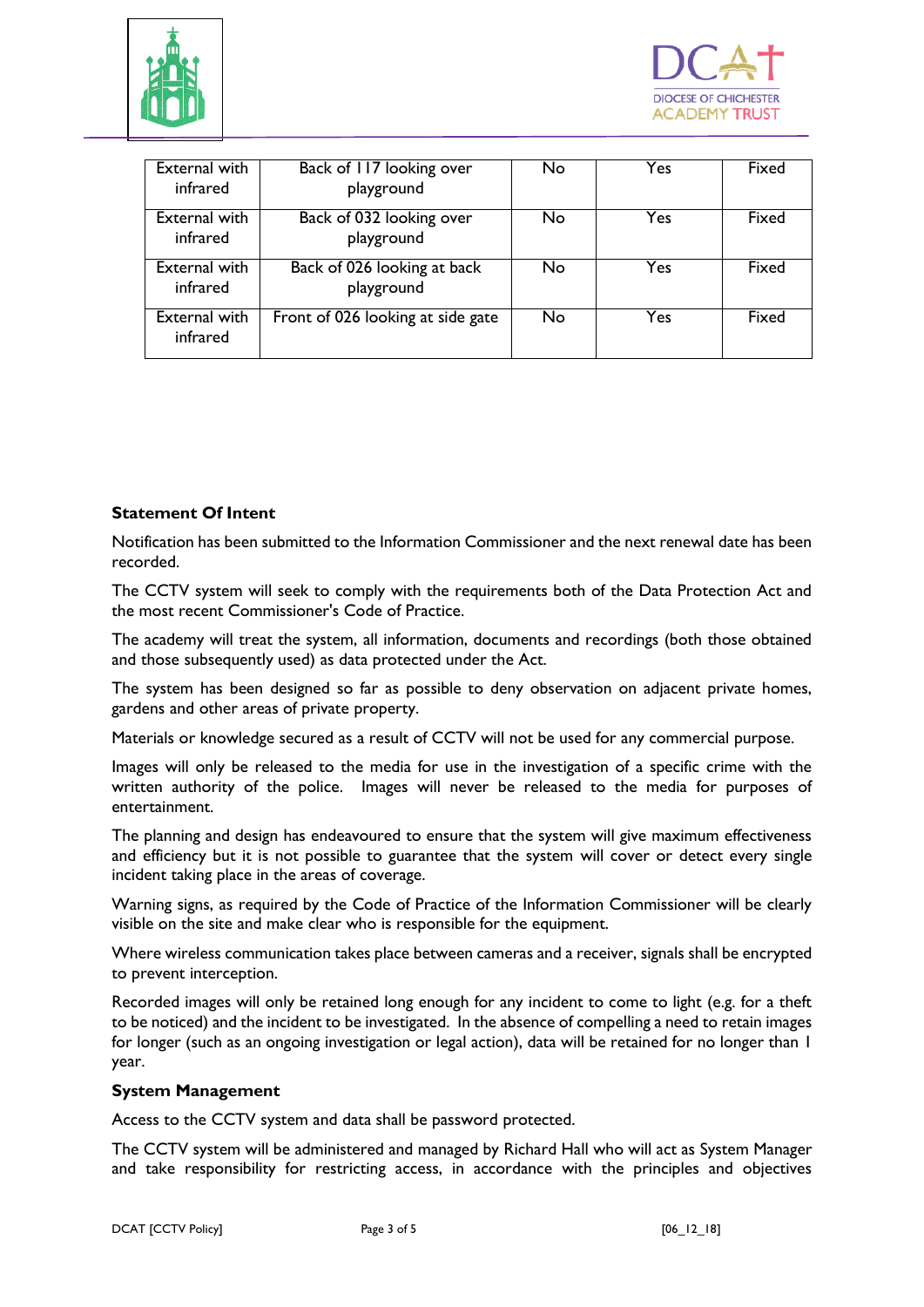



expressed in this policy. In the absence of the Systems Manager the system will be managed by Mark Ingamells, Caretaker.

The system and the data collected will only be available to the Systems Manager, his/her replacement and appropriate members of the senior leadership team as determined by the Headteacher.

The CCTV system is designed to be in operation 24 hours each day, every day of the year, though the academy does not guarantee that it will be working during these hours.

The System Manager will check and confirm the efficiency of the system regularly and in particular that the equipment is properly recording and that cameras are functional.

Cameras have been selected and positioned so as to best achieve the objectives set out in this policy in particular by proving clear, usable images.

Unless an immediate response to events is required, cameras will not be directed at an individual, their property or a specific group of individuals, without authorisation in accordance with the Regulation of Investigatory Power Act 2000.

Where a person other than those mentioned in paragraph 5.3 above, requests access to the CCTV data or system, the System Manager must satisfy him/herself of the identity and legitimacy of purpose of any person making such request. Where any doubt exists access will be refused.

Details of all visits and visitors will be recorded in a system log book including time/data of access and details of images viewed and the purpose for so doing.

#### **Downloading Captured Data Onto Other Media**

In order to maintain and preserve the integrity of the data (and to ensure their admissibility in any legal proceedings) any download media used to record events from the hard drive must be prepared in accordance with the following procedures: -

- (a) Each download media must be identified by a unique mark.
- (b) Before use, each download media must be cleaned of any previous recording.
- (c) The System Manager will register the date and time of download media insertion, including its reference.
- (d) Download media required for evidential purposes must be sealed, witnessed and signed by the System Manager, then dated and stored in a separate secure evidence store. If a download media is not copied for the police before it is sealed, a copy may be made at a later date providing that it is then resealed, witnessed and signed by the System Manager, then dated and returned to the evidence store.
- (e) If download media is archived the reference must be noted.

Images may be viewed by the police for the prevention and detection of crime and by the Systems Manager, his/her replacement and the Headteacher and other authorised senior leaders. However, where one of these people may be later called as a witness to an offence and where the data content may be used as evidence, it shall be preferable if possible, for that person to withhold viewing of the data until asked to do so by the police.

A record will be maintained of the viewing or release of any download media to the police or other authorised applicants.

Should images be required as evidence, a copy may be released to the police under the procedures described in this policy. Images will only be released to the police on the clear understanding that the download media (and any images contained thereon) remains the property of the academy, and